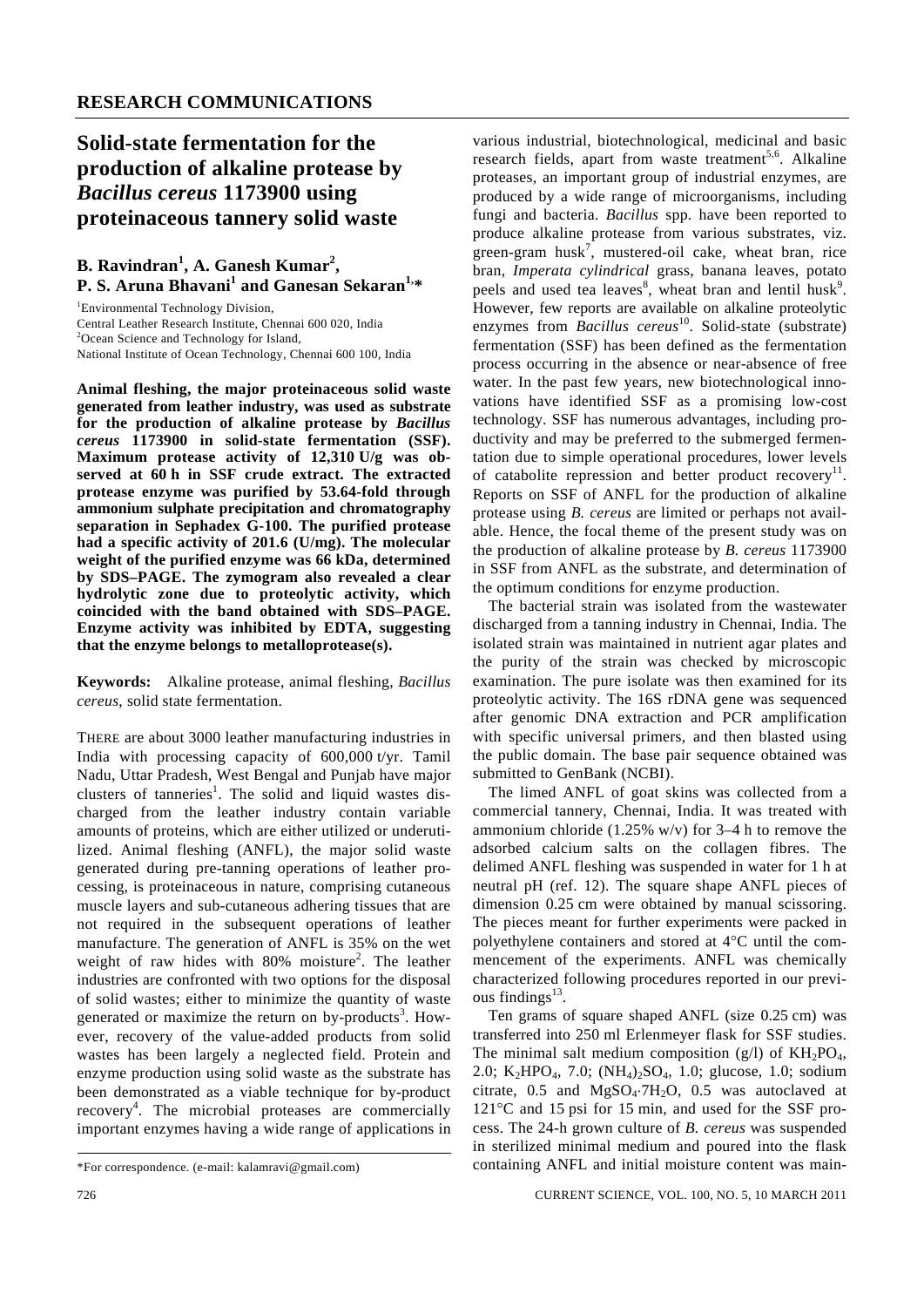tained at 60%. The fermentation flasks were incubated at 37°C. All experiments were carried out in duplicate and repeated thrice.

The effect of  $pH (6–11)$  and harvest time  $(84 h)$  on protease production by *B. cereus* was monitored in the minimal salt medium containing ANFL at room temperature. Protease activity was determined for 84 h with an interval of 12 h in the SSF process.

 The crude proteolytic enzymes were extracted from SSF with 0.1% NaCl solution under agitation. Subsequently, the solids were removed and filtered (0.45 mm, Millipore nitrocellulose membrane) to obtain the culture filtrate. All experiments were carried out in duplicate and repeated thrice.

 The protease activity assay was carried out by treating 1 ml of proteolytic enzyme with casein as substrate (1%  $(w/v)$ ) for 30 min at pH 8 using sodium phosphate buffer at 37°C. The reaction was terminated by the addition of 3 ml of 5% trichloroacetic acid and the mixture was kept at room temperature for 10 min followed by filtration through Whatman No. 1 filter paper. The absorbance of the filtrate was measured at 280 nm. One unit of alkaline protease activity is defined as 1 μg of tyrosine liberated per ml under the assay conditions<sup>14</sup>

 The cell-free supernatant was precipitated with 70% (w/v) saturated ammonium sulphate and centrifuged at 12000  $g$  for 20 min at 4 $\degree$ C. The collected precipitate was resuspended in 20 mM Tris-HCl buffer (pH 8.0) and dialysed against the same buffer for 24 h at 4°C using nitrocellulose membrane with repeated changes. The dialysed sample was further purified using a Sephadex G-100 column equilibrated and eluted with 20 mM Tris-HCl buffer (pH 8.0). These purified fractions were collected, assayed for enzymatic activity and lyophilized for further studies.

 The optimum pH for the purified enzyme was determined by preparing 1% casein solution using 0.2 M buffers of different pH values such as sodium phosphate (pH 6.0–8.0), Tris-HCl (pH 7.0–9.0), and glycine NaOH (pH 9.0–11.0), and 1 ml of suitably diluted proteolytic enzyme was added to the mixture which was then kept at 37°C for 30 min. Similarly, the enzyme stability at different pH values was determined by incubating the enzyme in the pH range 6–11 in the respective buffers as listed above and incubated for 1 h at 37°C. After the incubation period, aliquots were taken and the residual activities were measured according to standard assay procedure.

 The optimum temperature for protease activity was determined by measuring the activity of protease at various temperatures ( $20^{\circ} - 70^{\circ}$ C) using 1% casein as the substrate at optimized pH 8. The thermal stability was studied by incubating the enzyme at different temperatures, and appropriate aliquots were withdrawn after 1 h and the residual activities determined at assay temperature.

 The purified enzyme was incubated with different salt solutions: NaCl, FeSO<sub>4</sub>, CaCl<sub>2</sub>, MnSO<sub>4</sub>, CuSO<sub>4</sub>, ZnSO<sub>4</sub> at

1, 5 and 10 mM concentrations for 1 h at 37°C. The effect of various inhibitors, viz. phenyl methyl sulphonyl fluoride (PMSF), ethylene diamine tetra-acetic acid (EDTA), ethyleneglicol-*bis*(β-aminoethyleter *N*′,*N*′-tetraacetic acid (EGTA), 1,10-phenathroline and dithiotheitol (DTT) at a concentration of 5 mM for 1 h on purified protease enzyme was studied. The effect of surfactants (1% w/v) like sodium dodecyl sulphate, sodium tripolyphosphate, sodium tetraborate and Tween 80 on protease enzyme for 1 h was also determined. The residual activity was determined by protease activity method.

 SDS–PAGE was carried out for the determination of purity and molecular mass of the enzyme<sup>15</sup>, using a 5% (w/v) stacking gel and a 12.5% (w/v) separating gel. Zymographic analysis was performed by the enzyme pattern of proteins, obtained by zymogram with 1% casein substrate and detected using coomassie brilliant blue R250 (ref. 16).

 All the experiments were carried out in triplicate. Results obtained were analysed using Microsoft Excel program to determine the standard deviations.

 Chemical characteristics of ANFL were determined on a dry weight basis and the standard deviations were based on triplicate analysis. The characteristics of ANFL are total Kjeldhal nitrogen (TKN),  $102 \pm 5.1$  (mg/g); total organic carbon (TOC),  $380 \pm 20.1$  (mg/g); fat,  $5.0 \pm 0.5$ (mg/g); moisture content,  $75.5 \pm 3.5$  (%); ash content,  $15.2 \pm 0.3$  (%); total solids,  $25.8 \pm 2.1$  (%) and total protein,  $50 \pm 1.5$  (%).

 The BLAST result showed high similarity to a group consisting of several *Bacillus* strains (similarity 98%). The nucleotide sequence reported here has been submitted to the GenBank database and assigned accession number *Bacillus cereus* 1173900. The phylogenetic analysis revealed that the closest relatives of the isolated strain were *B. cereus* 03BB102, *B. cereus* ATCC 10987 and *B. cereus* MCM B-326 (Figure 1).

 The alkaline protease was produced by *B. cereus* in SSF using ANFL as the solid substrate and their parameters, viz. time, pH and temperature were optimized. This experiment was carried out in the pH range from 6 to 11



**Figure 1.** Phylogram obtained based on phylogenetic analysis of 16S rDNA sequence of *Bacillus cereus* 1173900.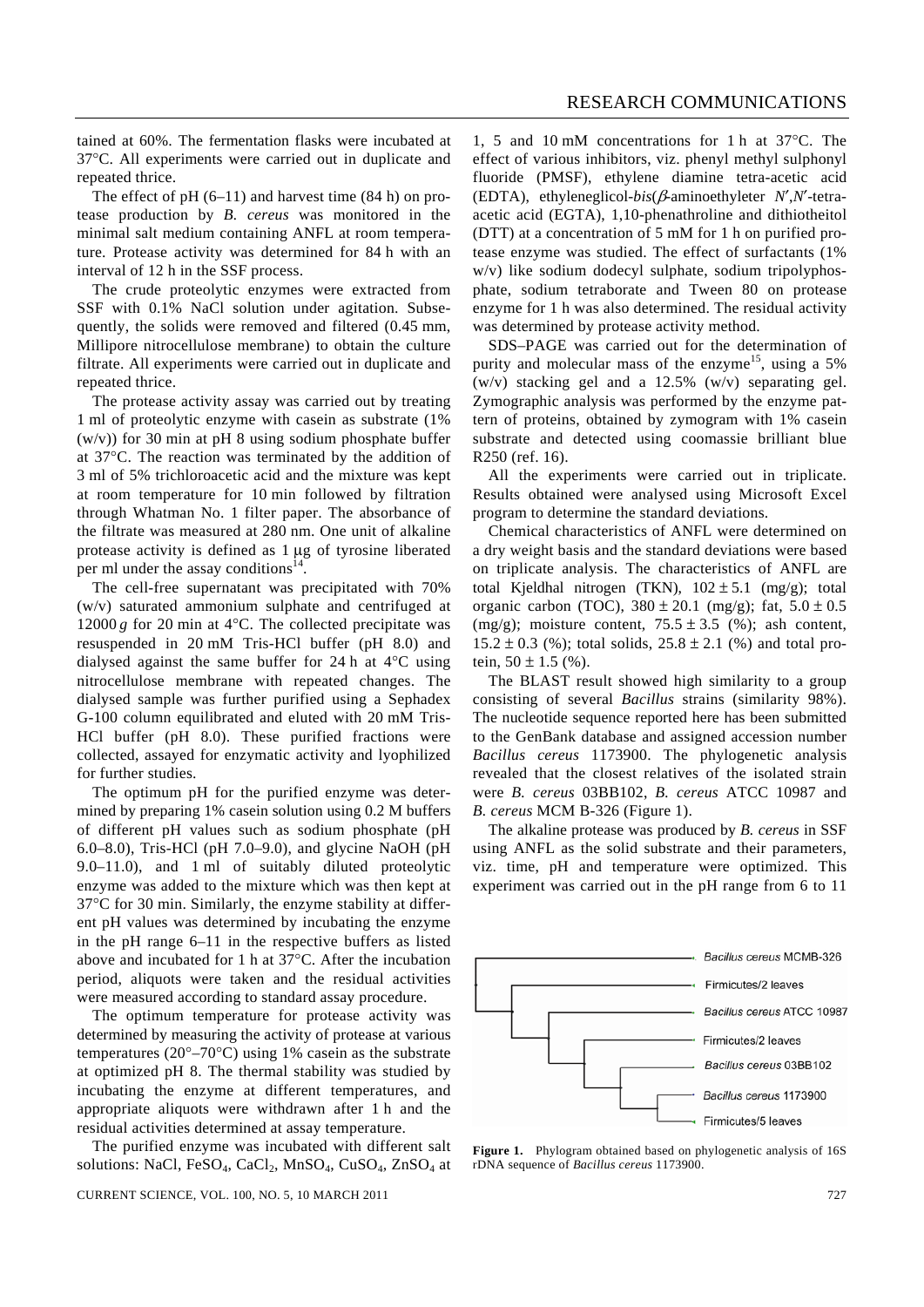| <b>Table 1.</b> Purification procedure of alkaline protease from <i>Bacillus cereus</i> 1173900 |                       |                       |                               |              |                             |
|-------------------------------------------------------------------------------------------------|-----------------------|-----------------------|-------------------------------|--------------|-----------------------------|
| Purification step                                                                               | Total activity<br>(U) | Total protein<br>(mg) | Specific<br>activity $(U/mg)$ | Yield $(\%)$ | Purification<br>$(n$ -fold) |
| Culture supernatant                                                                             | 13015                 | 5500                  | 2.36                          | 100          | 1.0                         |
| Ammonium sulphate and dialysed                                                                  | 8500                  | 720                   | 11.80                         | 65.3         | 5.0                         |
| Sephadex G-100                                                                                  | 3024                  |                       | 201.6                         | 23.2         | 85.4                        |

## RESEARCH COMMUNICATIONS

**®tnH**6 ≋nH7 ⊗ pH8

 $\equiv$  pH10

 $12$ 

 $pH9$ 

 $pH11$ 

24

 $\begin{array}{r} \begin{array}{r} \text{(a)} \\ \text{(b)} \end{array} \end{array} \begin{array}{r} \begin{array}{r} \text{(c)} \\ \text{(d)} \end{array} \end{array} \begin{array}{r} \begin{array}{r} \text{(d)} \\ \text{(e)} \end{array} \end{array} \begin{array}{r} \text{(e)} \\ \text{(f)} \end{array} \begin{array}{r} \text{(g)} \\ \text{(h)} \end{array} \end{array} \begin{array}{r} \text{(h)} \\ \text{(i)} \end{array} \begin{array}{r} \text{(i)} \\ \text{(j)} \end{array} \begin{array}{r} \text{(j)} \\ \text{(k)}$ 

 $\Omega$ 



36

i<br>Sanada

48

Time (h)

60

 $72$ 

84



Figure 3. Effect of pH on protease residual activity (%).

and incubation time was up to 84 h (Figure 2). The alkaline protease production by bacterial strains strongly depends on the extracellular pH, as the culture pH steadily influences many enzymatic processes and the transport of various components across the cell membranes, which in turn sustain cell growth and product development<sup>12</sup>. The ability of the bacteria to synthesize maximum crude enzyme (12,310 U/g) was recorded at fermentation period of 60 h and at pH 8, while minimum protease production (2100 U/g) was observed at pH 6. The temperature for SSF was optimized by performing the protease assay at different temperatures, i.e. 20°C, 30°C, 40°C, 50°C, 60°C and 70°C, at the optimum pH 8.

 Maximum protease activity of 13,015 U/g was observed at optimum temperature of 40°C. However, the activity decreased at temperatures below 20°C and above 50°C. The optimum temperature of 40°C reported by us corroborates with that of Shumi *et al.*17 on protease production by *Bacillus* sp.

 Protein pellets obtained after precipitation with saturated ammonium sulphate (70% w/v) were dissolved in 20 mM Tris-HCl buffer and loaded onto the Sephadex G-100 column. This was equilibrated with Tris-HCl buffer to elute the enzyme. Purified lyophilized samples were used for molecular-weight determination. The alkaline protease was purified by 53.64-fold with ammonium sulphate precipitation and further chromatographic separation in Sephadex G-100 column to obtain 23.2% yield. The specific activity of the purified enzyme was 201.6 U/mg protein. Table 1 shows the purification steps involved for alkaline protease of *B. cereus*.

 Although the enzyme was active over a broad range of pH values, the optimum pH for enzyme activity was found 8.0, and thus the enzyme was considered under alkaline protease. The appropriate pH for protease stability was determined by incubating with buffers of varying pH from 6 to 11 at 37°C for l h (Figure 3). In this study, the relative enzyme activity was 85% in the pH range 7–11. The maximum protease relative activity was 100% at pH 8, whereas the minimum activity of 29.8% was observed at pH 6. These values are in good agreement with those obtained from *B. cereus* BG1 (ref. 18) and *B. cereus*  KCTC 3674 (ref. 19).

 Results showed that the shape of the pH stability curve is similar to that of the optimal pH values for the highest activity. The *Bacillus* sp. producing alkaline protease showed activity over a broad range of alkaline pH values, whereby more than 85% of enzyme activity was pre $sent<sup>20</sup>$ . Protease stability was recorded the highest as 100% at pH 8 and the lowest at pH 6 with 74% residual activity. These results conclude that the *B. cereus* enzyme can be classified under alkalophilic protease.

 The optimum temperature for alkaline protease activity was determined by assay at different temperatures from 20°C to 70°C, using casein as the substrate at optimum pH 8.0. The protease was active in the temperature range from 30°C to 50°C, but gradually decreased at temperature 60°C and 70°C. The optimum temperature for protease activity was  $40^{\circ}$ C (Figure 4). The stability of the purified enzyme was determined at different temperatures for 1 h at pH 8.0 (Figure 4). The highest protease thermal stability was recorded at 50°C and the lowest at 70°C. Our finding was similar to that Kumar et al.<sup>21</sup>, who reported that *Bacillus clausii* produced relative protease enzyme activity of 100% after incubation in the temperature range from 30°C to 65°C for 60 min.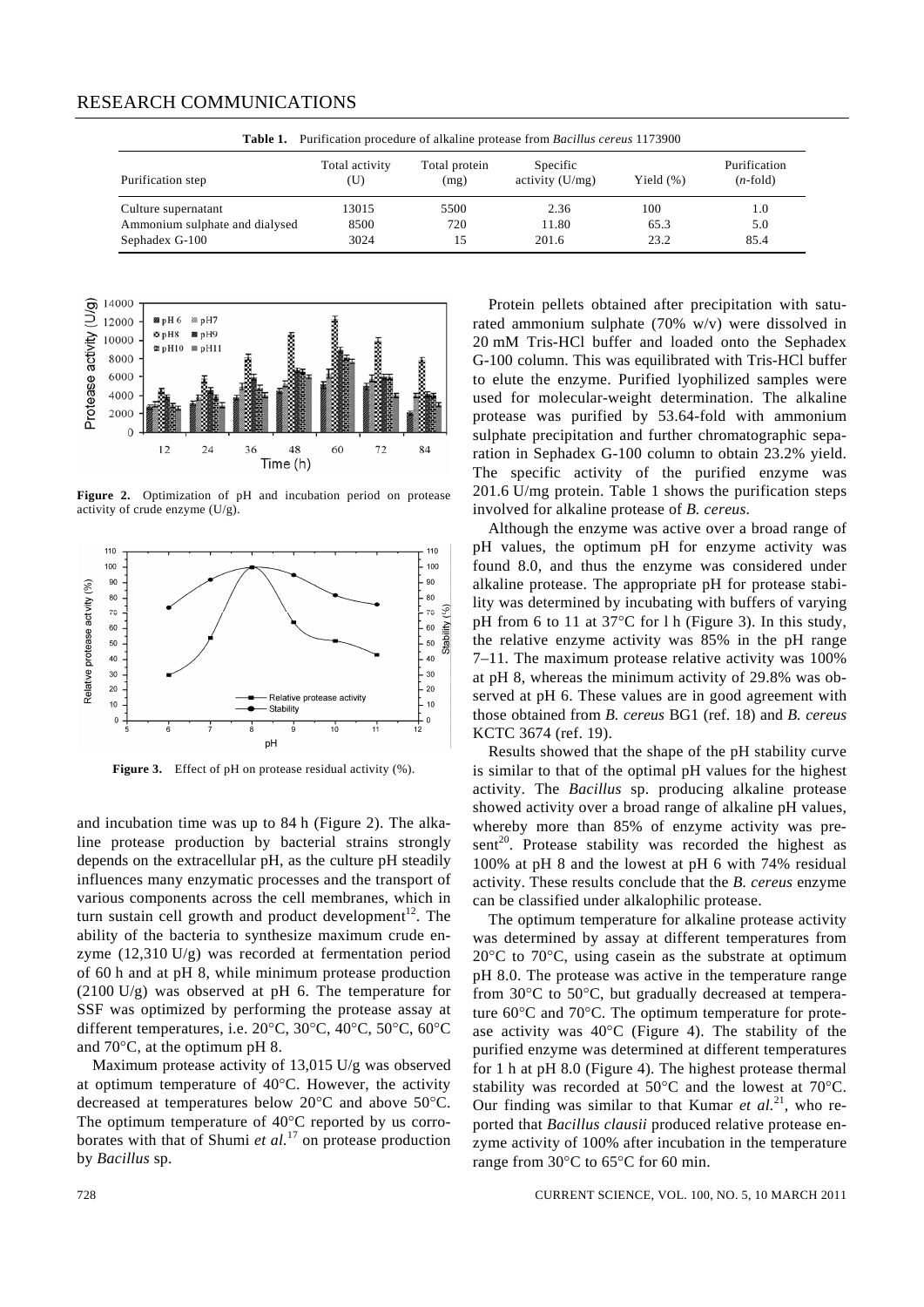RESEARCH COMMUNICATIONS

 The purified enzyme was incubated with different metal ionic solutions of 1, 5 and 10 mM for 1 h at 37°C. The results (Table 2) revealed that the prominent inhibitory effects were by  $\text{Zn}^{2+}$ ,  $\text{Cu}^{2+}$  and  $\text{Fe}^{2+}$ , whereas  $\text{Ca}^{2+}$ ,  $Mg^{2+}$  and  $Mn^{2+}$  exhibited stimulatory effect on protease activity. The presence of metal ions like  $Ca^{2+}$  not only protected the enzyme from undergoing denaturation, but also enhanced the activity marginally<sup>22</sup>. The effect of different protease inhibitors (5 mM) on the purified enzyme is summarized in Table 2. Protease inhibitors like EDTA and EGTA (metal chelators) had the highest inhibitory action over the protease enzyme with a relative activity below 20%. The other inhibitors, viz. 1,10 phenanthroline, DDT (cysteine protease inhibitor) and PMSF (serine protease inhibitor) had no significant inhibitory effect on the protease activity, revealing that the alkaline protease enzyme produced from *B. cereus* can be



Figure 4. Effect of temperature on protease activity and residual activity (%).

**Table 2.** Effect of metal ions on protease activity

|                                         | Residual activity (%) |                |                 |
|-----------------------------------------|-----------------------|----------------|-----------------|
| Metal ion salt                          | $1 \text{ mM}$        | $5 \text{ mM}$ | $10 \text{ mM}$ |
| Control                                 | $100 \pm 5.2$         | $100 \pm 5.2$  | $100 \pm 5.2$   |
| $\frac{\text{Mg}^{2+}}{\text{Fe}^{2+}}$ | $82 \pm 4.1$          | $118 \pm 7.9$  | $107 \pm 7.9$   |
|                                         | $62 \pm 2.1$          | $51 \pm 3.1$   | $33 \pm 3.1$    |
| $Ca^{2+}$                               | $99 \pm 5.2$          | $120 \pm 8.6$  | $125 \pm 8.6$   |
| $Mn^{2+}$                               | $95 \pm 5.1$          | $113 \pm 6.4$  | $101 \pm 6.4$   |
| $Cu2+$                                  | $21 \pm 1.8$          | $19 \pm 1.9$   | $12 \pm 1.9$    |
| $Zn^{2+}$                               | $33 \pm 3.1$          | $25 \pm 2.8$   | $14 \pm 2.8$    |

**Table 3.** Effect of inhibitors (5 mM) on protease activity

| Inhibitor           | Residual activity (%) |
|---------------------|-----------------------|
| Control             | $100.0 + 6.2$         |
| <b>PMSF</b>         | $78.65 + 4.6$         |
| <b>EDTA</b>         | $11.8 + 1.2$          |
| <b>EGTA</b>         | $13.6 + 1.4$          |
| 1.10-Phenanthroline | $71 + 5.2$            |
| <b>DTT</b>          | $30.1 \pm 1.5$        |

CURRENT SCIENCE, VOL. 100, NO. 5, 10 MARCH 2011 729

considered as metalloprotease (Table 3). The results corroborate with the observations of Ghorbel *et al.*10 on the inhibitive effect of EDTA onto *Bacillus* sp. producing enzyme activity.

 The stability of *B. cereus* alkaline protease against different detergents (1% w/v) was studied (Table 4). The surfactant-stable properties of alkaline protease make it ideal to be used in detergent-based products. Among the detergents, Tween 80 showed the highest residual activity of 94%, and the least residual enzyme activity of 22% was observed in sodium tripolyphosphate. The results are in agreement with the values reported by other studies which concluded that alkaline protease enzyme was unaffected<sup>5</sup> by Tween 80 and the mechanism of Tween 80 to enhance the extracellular enzyme production $^{23}$ .

 The purified alkaline protease subjected to SDS–PAGE yielded a single band, testifying its homogeneity (Figure 5). The molecular weight of the protease was determined by comparing with the migration distances of standard markers. The molecular mass of protease estimated by comparing the electrophoretic mobility of marker protein showed that the *B. cereus* protease had a molecular mass of 66 kDa. The zymogram activity staining also revealed

**Table 4.** Effect of surfactants (1%) on protease activity

| Detergents $(1%)$       | Residual activity (%) |
|-------------------------|-----------------------|
| Control                 | $100.0 \pm 5.9$       |
| Sodium dodecyl sulphate | $40 + 1.5$            |
| Sodium tripolyphosphate | $22 + 1.8$            |
| Sodium tetraborate      | $50 + 2.9$            |
| Tween 80                | $94 + 4.3$            |
| Tween 60                | $90 + 3.7$            |



**Figure 5.** SDS–PAGE (12.5% polyacrylamide) and zymogram (M, marker; lane 1, Purified protease and lane 2, Zymogram) analysis of the purified extracellular proteases from *B. cereus* 117390.